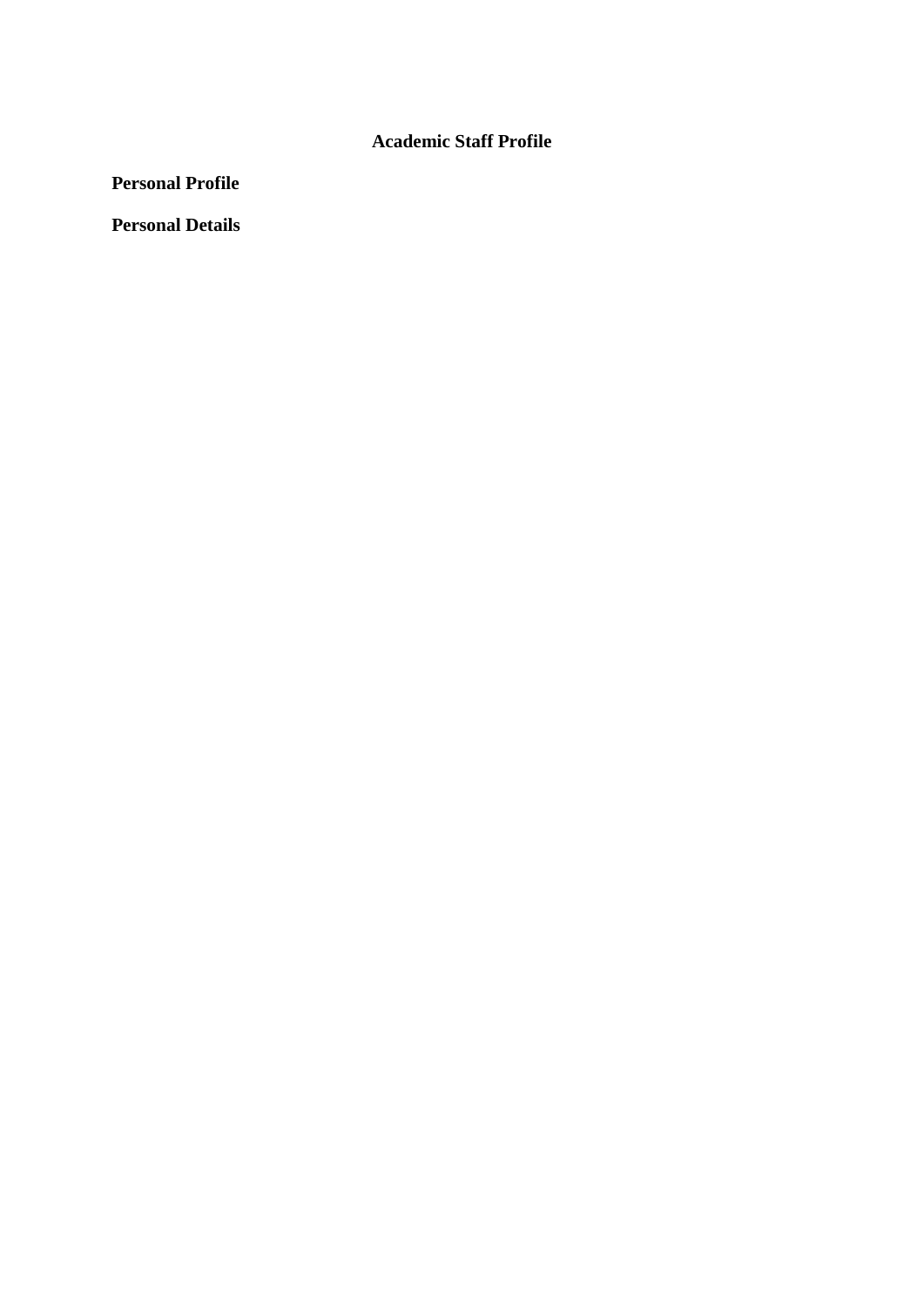| Dr Thomas<br>Name:<br>N. Kibutu<br>Title/Qualification:<br>PhD<br>Department:<br>Geography<br><b>Designation/Position:</b>                                                                                                                                                                                                                                                                                             |  |
|------------------------------------------------------------------------------------------------------------------------------------------------------------------------------------------------------------------------------------------------------------------------------------------------------------------------------------------------------------------------------------------------------------------------|--|
| Email:<br>kibutu.thomas@ku.ac.<br>ke<br><b>Contact Address: C/F</b><br>Department of<br>Geography, Kenyatta<br>University, P. O. Box<br>$43844 - 00100,$<br>Nairobi, Kenya<br>Area of Specialization:<br>- Settlement<br>Geography<br>- Population<br>Geography<br>-Environmental Issues<br><b>Research Interests:</b><br>-Human settlements<br>-Environment<br>-Gender<br>-population<br>Google Scholar:<br>ORCID ID: |  |

# **Academic & Professional Qualifications**

-PhD, Geography, University of Leicester, UK (2007)

- Master of Arts (MA) in Geography, Kenyatta University (1996).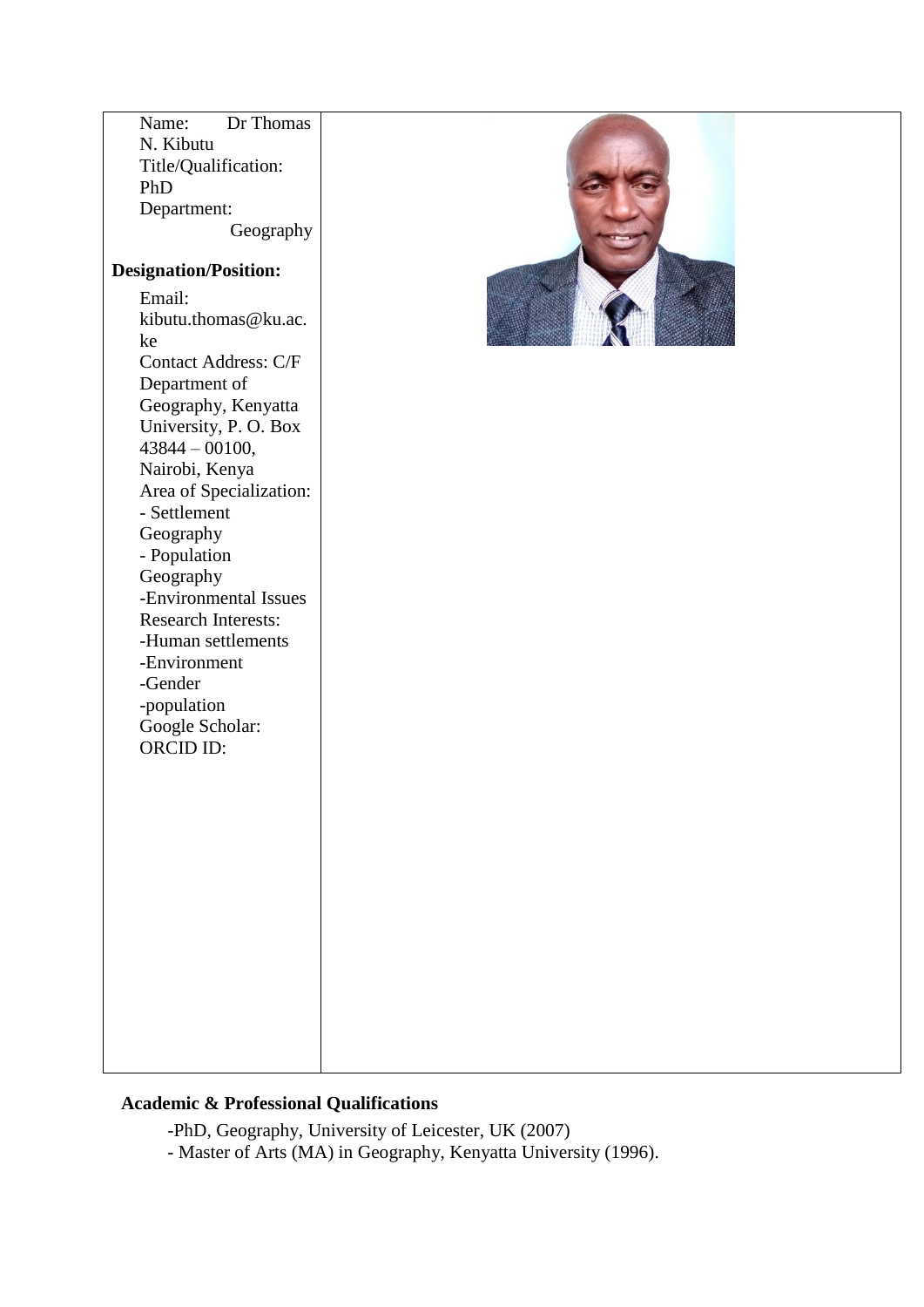-Bachelor of Education (Bed), (Geography and Business Studies) Kenyatta University (1990)

- Certificate in Environmental Impact Assessment and Audit, African Nazarene University (2009)

-Lead Expert Certificate, Environmental Impact Assessment and Audit (National Environmental Management Authority (NEMA) -2009.

## **Employment History**

-22nd May 2014 - present: Senior Lecturer, Department of Geography, Kenyatta University

-1<sup>st</sup> April 2012 – 21<sup>st</sup> may 2014: Senior Lecturer, Department of Humanities, Mount Kenya University.

-June 1999 - 2012 – Lecturer, Department of Geography and Environmental Studies, Faculty of Arts and Social Sciences The Catholic University of Eastern Africa**,**.

-December 1996 May 1999 – Assistant Lecturer, Department of Geography, Faculty of Arts and Social Science, The Catholic University of Eastern Africa.

- September 2004 – August 2005 - Part-Time Lecturer in Department of Business and Applied Social Sciences, De Montfort University at Bedford, U.K:.

-2002-2004- Demonstrator, Department of Geography, University of Leicester, U.K.

- January 2008- Dec. 2008 - Saint Mary's University of Minnesota/USA (Nairobi Campus – Tangaza College A Constituent College of the Catholic University of Eastern Africa) : Part-Time Lecturer.

-Marist International College (Nairobi, Kenya, A Constituent College of the Catholic University of Eastern Africa) Part-Time Lecturer, 1998-2002; August 2007 – 2008 - November 1995 to November 1996: Teacher and Acting Deputy Head Teacher, Ngenda Secondary School, Kiambu District, Kenya.

-Teacher and Subject Head Business Education Department, Lanet Secondary School, 1 st February 1991 – July 199, Nakuru District, Kenya.

### **Achievements**

-Management Skills Award, Institute of Leadership and Management, U.K (2006) -

## **Publications**

### **Referred Journals**

- Mwenda, A. N, Arnold K. Bregt, Arend Ligtenberg and KibutuT.N, (2012): 'Trends in consultation and public participation within Environmental Impact Assessment in Kenya', Impact Assessment and Project Appraisal Vol. 30, No. 2, June 2012, 130– 135.

-Mwenda A. N and Kibutu T. N (2012) 'Implications of the New Constitution on Environmental Management in Kenya', 8/1 Law, Environment and Development Journal, available at http://www.lead-journal.org/content/12076.pdf -Kibutu T.N. and Mwenda A. N. (2010) "Provision for Environmental Impact Assessment (EIA) in Kenya's legislation: A review of the Environmental Management & Coordination Act (EMCA) & the Environmental (Impact Assessment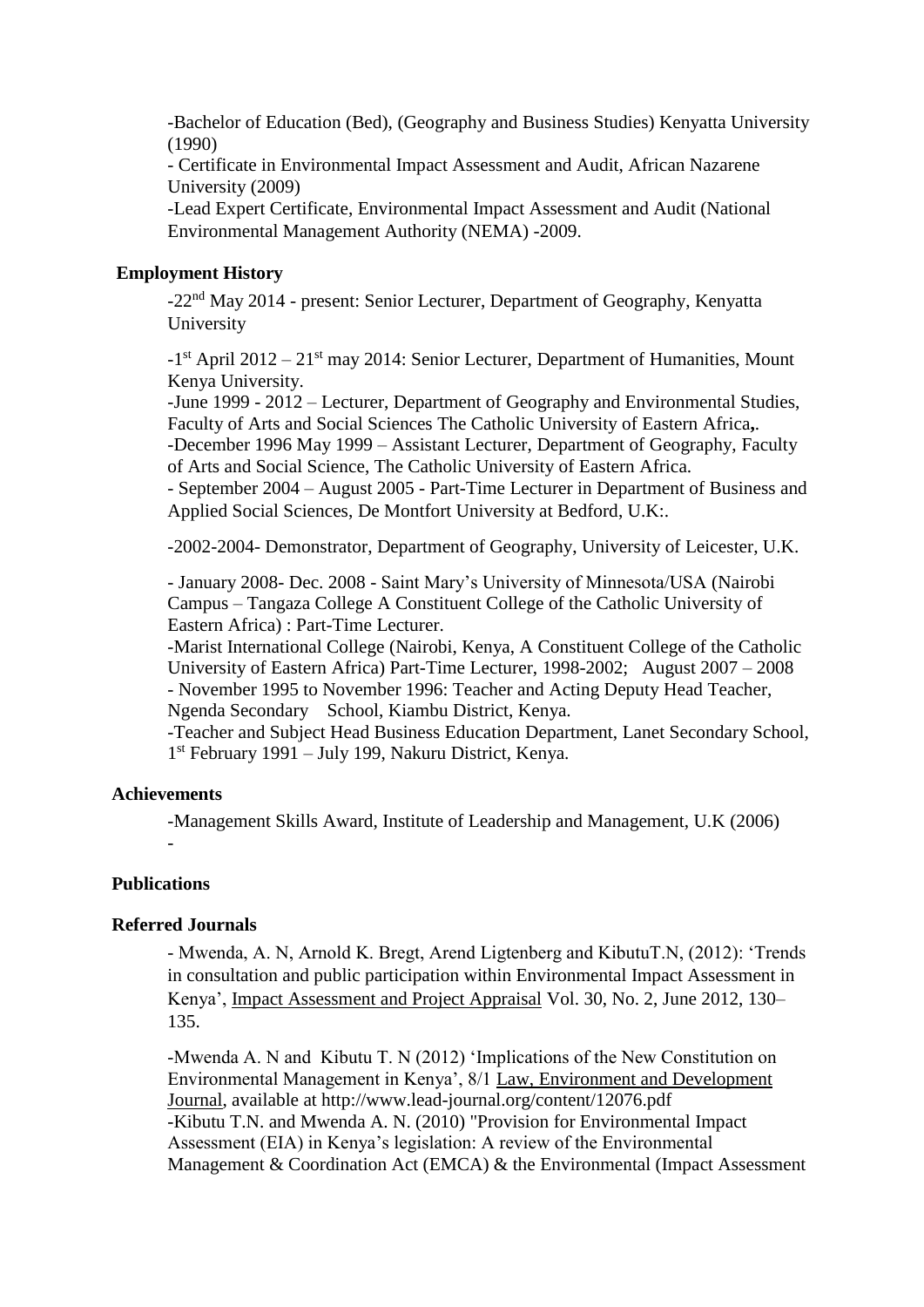& Audit) Regulations (EIAAR)" East African Journal Of Humanities And Sciences, Vol. 10 No. 2.

-Kibutu T.N. (2007) Land 'reforms' as Development Input in Kenya's Maasailand: Some Issues from Postcolonial Theoretical Perspectives, East African Journal Of Humanities And Sciences, Vol 7 No. 1.

-Kibutu T. N. (2007) A Critical appraisal of Postcolonial Theory and its relevance to the discourses and Practices of Development in the Africa Context, CHEMICHEMI, International Journal Of Humanities and Social Sciences Volume 4, Number 2.

### **Books and Books Chapters**

- -

### **Conference/Workshops/Seminar Papers**

#### **Conference Papers**

-7<sup>th</sup> to 8<sup>th</sup> March 2012: Attended a Stakeholders retreat to review and Validate the Draft National on Education for Sustainable Development (ESD) Policy, Multimedia University College, Nairobi, Hosted by the National Environmental Management authority and the Ministry of Environment and Mineral Resources. .

- August 2011: Spatial Information in Environmental Impact Assessments: Experiences in Kenya by [Angela Mwenda,](https://www.researchgate.net/profile/Angela-Mwenda) [Arnold Bregt,](https://www.researchgate.net/profile/Arnold-Bregt) [Arend Ligtenberg](https://www.researchgate.net/profile/Arend-Ligtenberg) and [Thomas njuguna Kibutu.](https://www.researchgate.net/profile/Thomas-Kibutu)

-24<sup>th</sup>-27<sup>th</sup> November, 2010: Participated in the MenEngage

Africa Training/Leadership Initiative Meeting and Regional Consultation organized by Africa MenEngage Alliance (Continental) in conjunction with Sonke Gender Justice (South Africa) Network and MenEngage Kenya Network (MenKen), held at the Silver Springs Hotel, Nairobi, Kenya.

-27<sup>th</sup> June to 1<sup>st</sup> July 2010: Participated in conference entitled, "A forum on Education, Capacity Building, and Climate Change: A Strategy for Collective Action in Africa", hosted by The International START Secretariat, with the support of the Open Society Institute (OSI), at the White Sands Hotel in Dar es Salaam, Tanzania.

-2<sup>nd</sup> May to 8<sup>th</sup> May 2010: Participated in Training course CURRICULUM DEVELOPMENT FOR CLIMATE CHANGE IN AFRICAN UNIVERSITIES, Sponsored by the SOLOS Foundation and carried out by International Institute for Environment and Development (IIED) in conjunction with the International Centre for Climate Change and Development (ICCCAD), held at Methodist Guest House, Nairobi, Kenya.

 $-27<sup>th</sup>$  to 28<sup>th</sup> May 2010: Participated in a Workshop on Sexual Harassment Policy Development for Catholic University of Eastern Africa at Kolping, Karen – Nairobi.

-7<sup>th</sup> September to 9<sup>th</sup> September 2010: Attended the 'Implementers Training for ISO 9001: 2008 Standard for Middle Level Management', conducted at the Kolping Organization of Kenya, Nairobi, for the Catholic University of Eastern Africa,.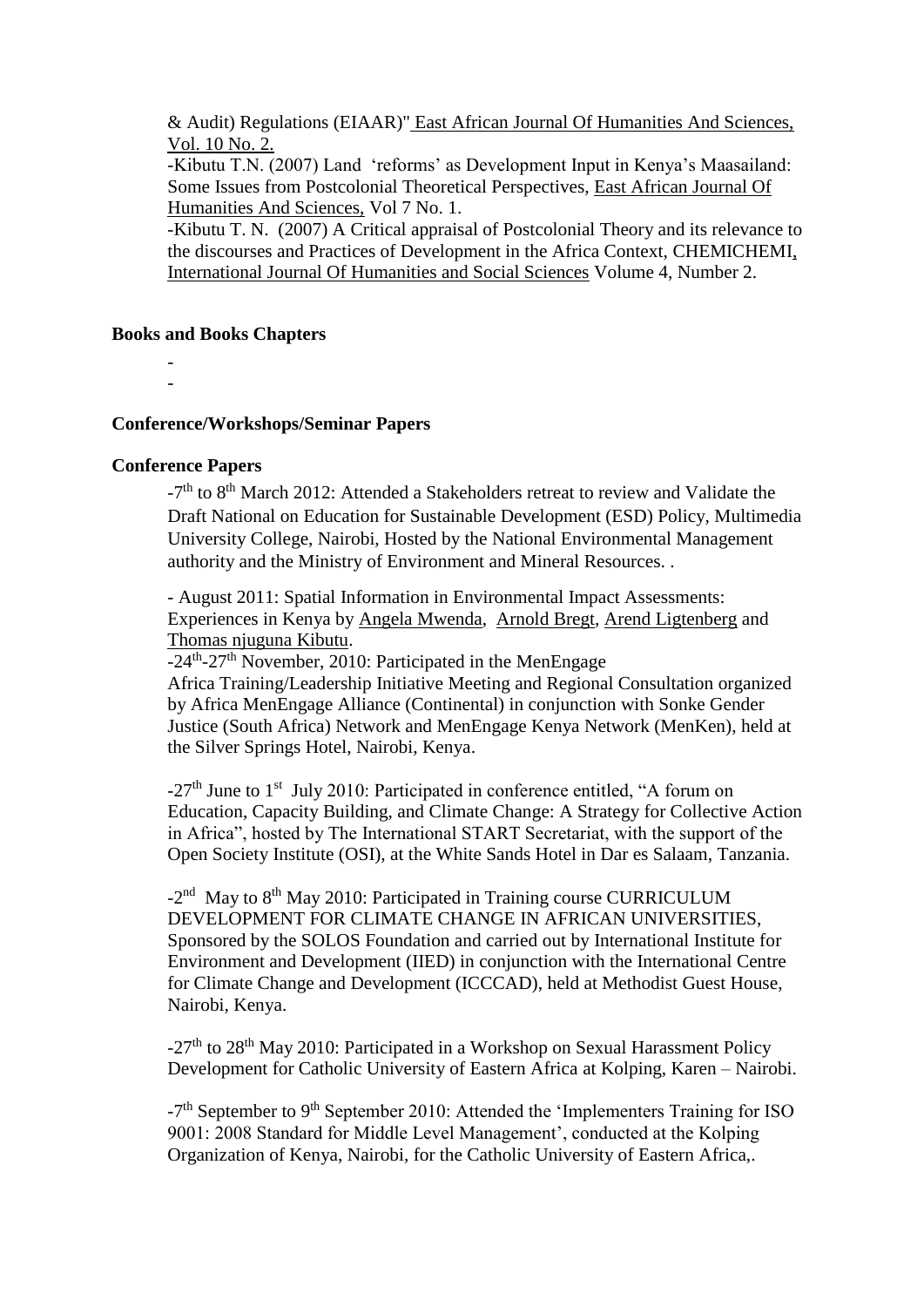-5<sup>th</sup> – 9<sup>th</sup> April 2005, Participated in the *Association of American Geographers (AAG) Annual Conference*, Denver, Colorado, USA.

-5 th March 2005 – Participated in the Conference *'Gender, Resource Rights and Development in Africa,'* Centre of African Studies, University of Cambridge, UK.

 $-13<sup>th</sup> - 15<sup>th</sup>$  September, 2004 – Participated in the Biennial Conference of the African Studies Association UK (ASAUK) entitled, *'Debating Africa?* At Goldsmith College, University of London, UK.

#### **Workshops Papers**

- -

#### **Seminar Papers**

- -

#### **Student Co-authored Publications**

-Khaemba P. F, Muiruri P. and Kibutu T. (2021) An Investigation of Coping Strategies adopted by Small-Scale Sugercane Growers in Bungoma County, Kenya, *East African Journal of Interdisciplinary Studies*, 3(1), 89-102 -Wamalwa, P A, Kibutu T. and Musau, J (2020) Factors Influencing The Performance of Jua Kali Metallic Artisans Businesses at Kamukunji Enterprise Cluster in Nairobi County, Kenya *Global Scientific Journal (GSJ) Vol.8,Issue 10,October 2020* -Laura. A, Mulaha R. K, Kibutu T. (2020) 'The nexus between community participation in conservation and Land cover change in Kakamega Forest, Kenya', IJRDO – *Journal of Social Sciences and Humanities Research*, 5(9). 01-18 -Ochengo, J, Muiruri P, Kibutu, T (2018) '*Park User's Characteristics the Influence Satisfaction in the Use of Urban Parks in Kisumu County',* Kenya, Journal of Innovative Research and Advanced Studies, 5 (11); 136-141

### **Other Publications**

- -

#### **Research**

- Principle Investigator for an inter-faculty research project entitled: "The Effects of The Introduction of Khat on Boy's Education and Vulnerability to HIV/AIDS in Mbeere District, Kenya". Financed by the Research Department, Catholic University of Eastern Africa.

-Sept. 2002 – 2005 – PhD Research entitled: "Development, Gender and the Crisis of Masculinity among the Maasai People of Ngong -Kenya' at The University of Leicester, UK.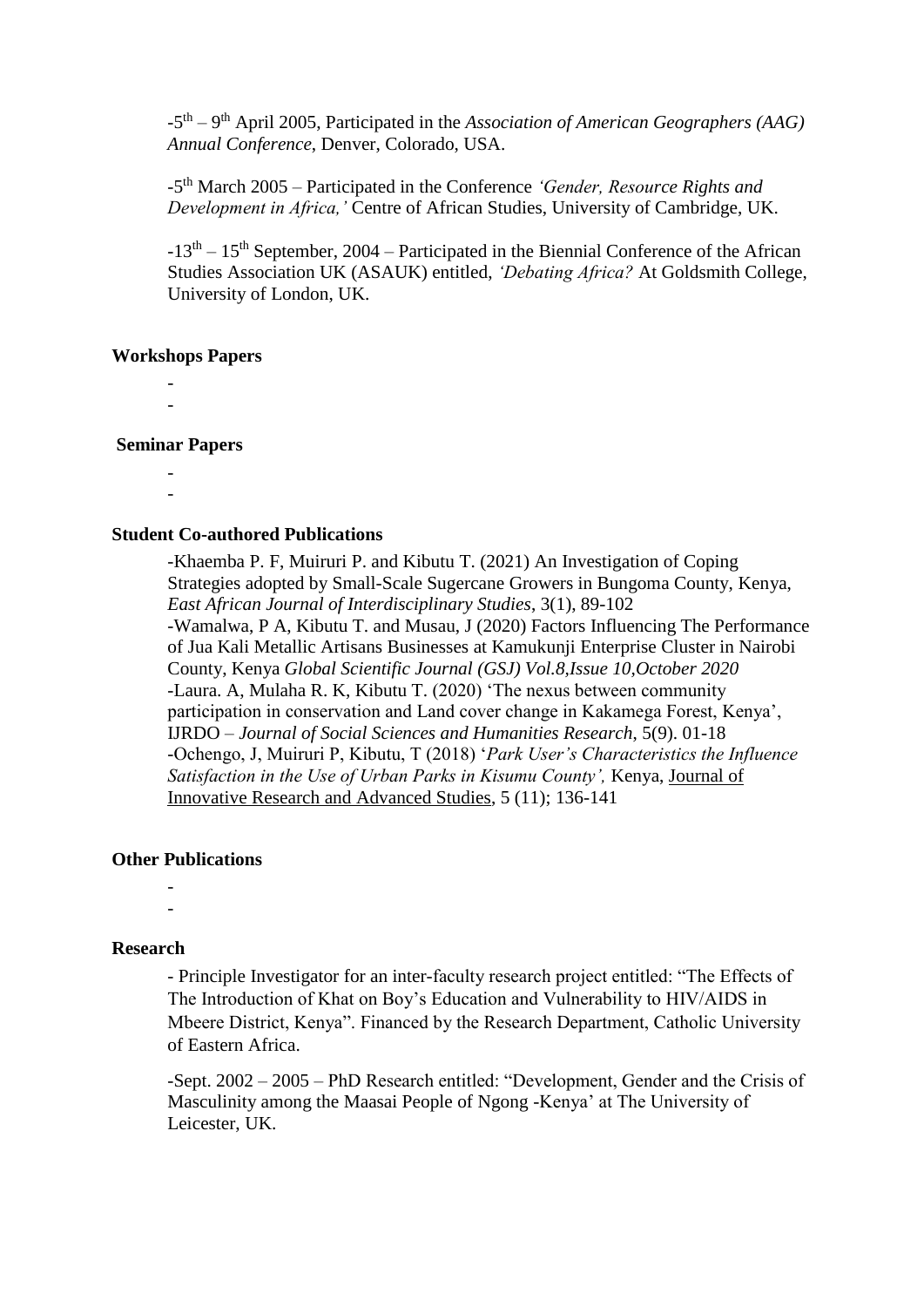-June 2001 – May 2002 – Principle Researcher for a Research entitled: "Poverty Manifestations and Coping Strategies in Kajiado District Kenya," funded by the Research Department of the Catholic University of Eastern Africa.

-1994-1995 MA Thesis research entitled: "Factors Influencing Housing Conditions in Muran'ga District, Kenya" at Kenyatta University.

-1995: Research Assistant on "Working Women and Leisure in Nairobi", Sponsored by the Organization of Social Science Research in Eastern Africa (OSSREA).

-1995: Research Assistant on: "Diminishing Public spaces in Nairobi, Sponsored by DAAD.

-

## **Funded Projects**

- Kibutu T. N (lead) . And V. G Gaitho (2010) "Poverty Manifestations and Coping Strategies in Kajiado District Kenya," Research Report, Research Department, Catholic University of Eastern Africa**.**

- Principle Investigator for an inter-faculty research project entitled: "The Effects of The Introduction of Khat on Boy's Education and Vulnerability to HIV/AIDS in Mbeere District, Kenya". Financed by the Research Department, Catholic University of Eastern Africa.

#### **Conferenced/Workshops/Seminars Attended**

#### **Conferences Attended**

 -10th to 12th April 2019: Participated in the '*Clean Energy Conference and Expo'* held the at the Safari Park hotel hosted by Th[e Kenya Association of Manufacturers](http://kam.co.ke/) (KAM) in partnership with Th[e Kenya Climate Innovation Center](https://kenyacic.org/) (KCIC).

-10-13 Nov 2014, Attended the 2nd MenEngage Global Symposium 2014, India Habitat Centre, New Delhi, Centre for Health and Social Justice,

7<sup>th</sup> to 8<sup>th</sup> March 2012: Attended a Stakeholders retreat to review and Validate the Draft National on Education for Sustainable Development (ESD) Policy, Multimedia University College, Nairobi, Hosted by the National Environmental Management authority and the Ministry of Environment and Mineral Resources. .

-24<sup>th</sup>-27<sup>th</sup> November, 2010: Participated in the MenEngage

Africa Training/Leadership Initiative Meeting and Regional Consultation organized by Africa MenEngage Alliance (Continental) in conjunction with Sonke Gender Justice (South Africa) Network and MenEngage Kenya Network (MenKen), held at the Silver Springs Hotel, Nairobi, Kenya.

-27<sup>th</sup> June to 1<sup>st</sup> July 2010: Participated in conference entitled, "A forum on Education, Capacity Building, and Climate Change: A Strategy for Collective Action in Africa", hosted by The International START Secretariat, with the support of the Open Society Institute (OSI), at the White Sands Hotel in Dar es Salaam, Tanzania.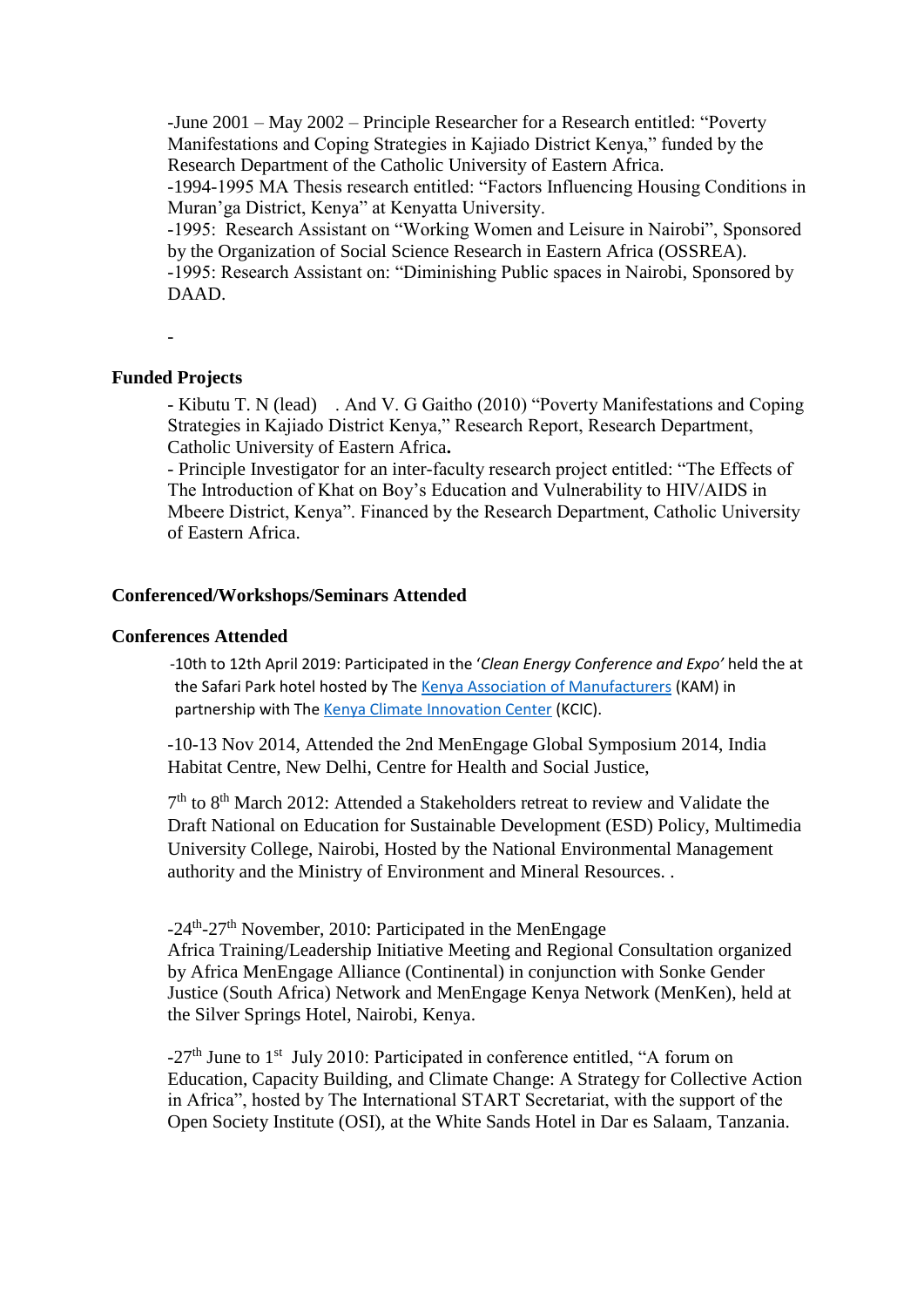-2<sup>nd</sup> May to 8<sup>th</sup> May 2010: Participated in Training course CURRICULUM DEVELOPMENT FOR CLIMATE CHANGE IN AFRICAN UNIVERSITIES, Sponsored by the SOLOS Foundation and carried out by International Institute for Environment and Development (IIED) in conjunction with the International Centre for Climate Change and Development (ICCCAD), held at Methodist Guest House, Nairobi, Kenya.

-5<sup>th</sup> – 9<sup>th</sup> April 2005, Participated in the *Association of American Geographers (AAG) Annual Conference*, Denver, Colorado, USA.

-5 th March 2005 – Participated in the Conference *'Gender, Resource Rights and Development in Africa,'* Centre of African Studies, University of Cambridge, UK.

 $-13<sup>th</sup> - 15<sup>th</sup>$  September, 2004 – Participated in the Biennial Conference of the African Studies Association UK (ASAUK) entitled, *'Debating Africa?* At Goldsmith College, University of London, UK.

## **Workshops Attended**

-6th August 2019: Attended a workshop on '*Competency-Based Curriculum Sensitization'*, at Kenyatta University.

-7 th November 2019: Participated in the '*Training of Trainers Workshop for Staff Mentors and Growing Leaders Facilitation'* at Kenyatta University.

 $-27<sup>th</sup>$  to 28<sup>th</sup> May 2010: Participated in a Workshop on Sexual Harassment Policy Development for Catholic University of Eastern Africa at Kolping, Karen – Nairobi.

-7<sup>th</sup> September to 9<sup>th</sup> September 2010: Attended the workshop, 'Implementers Training for ISO 9001: 2008 Standard for Middle Level Management', conducted at the Kolping Organization of Kenya, Nairobi, for the Catholic University of Eastern Africa,.

## **Seminars Attended**

-

**-March 12<sup>th</sup> 2020- Attended on 'Information and Research Licensing Portal', Kenyatta** University, Post Modern Library.

- Jun 18, 2020 4:00 PM - 5:30 PM: Attended a Webinar entitled "WASTE MANAGEMENT DURING COVID-19 PANDEMIC" hosted by the United Nations Environmental Program (UNEP)

- 24th June, 2020: Attended a Webinar entitled "Beyond EPC 202: The First EAPs Webinar".

-July 2020: Attended a Webinar entitled "Environment Reporting in Times of Crisis - Covid-19" hosted by The Pan African Climate Justice Alliance (PACJA)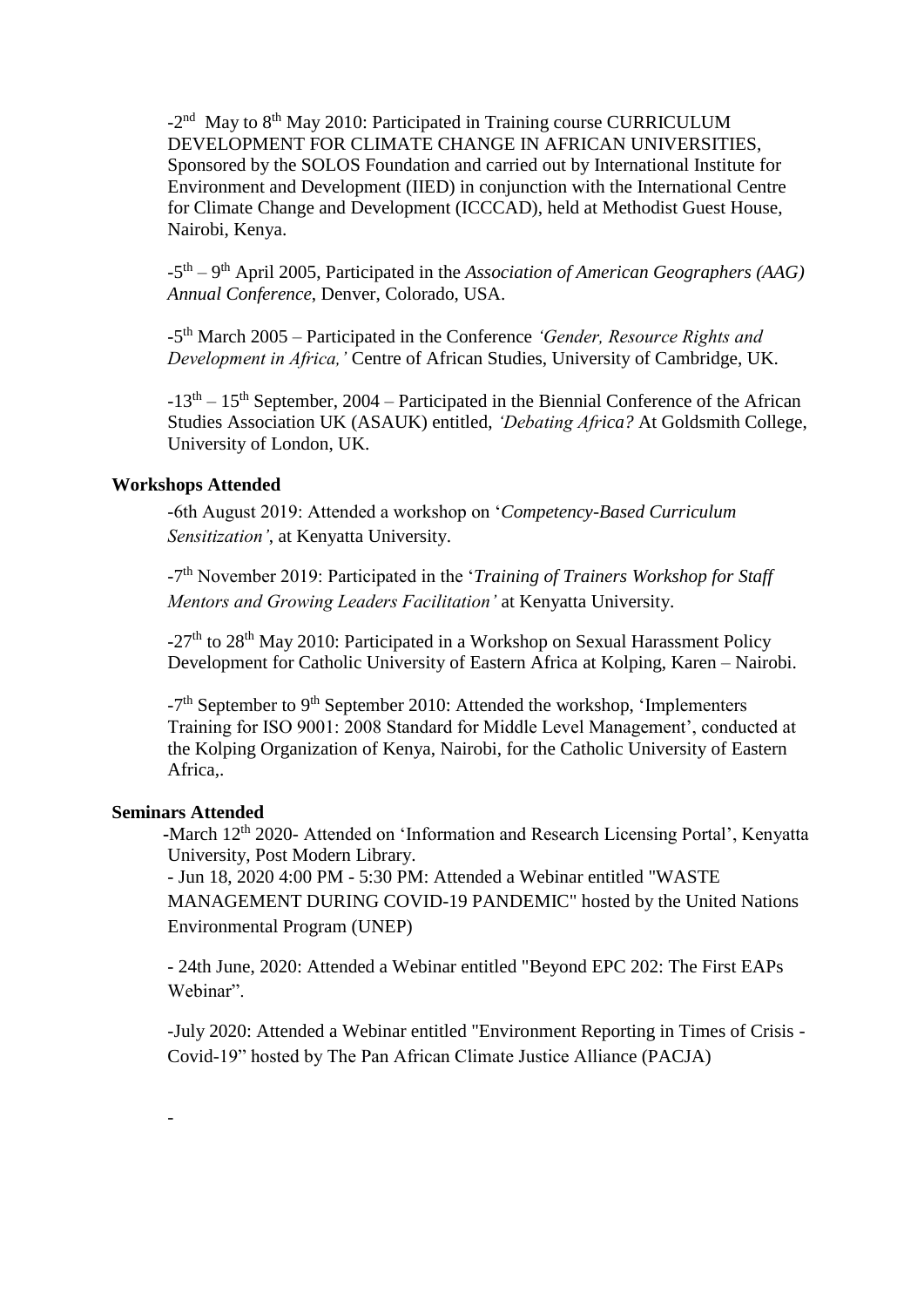#### **Supervision of Postgraduate Students**

#### **Masters**

- Margaret M. Njenga (REG. NO. C50/CE/20114/2012), MA Thesis entitled 'Socio-Economic Challenges Facing Elderly Persons in Kiandutu Slum, Thika Town, Kiambu County, Kenya. (Kenyatta University) (graduated)

-Ms Judith Ochengo, MA Thesis entitled, 'Characteristics that Influence the utilization of Urban Parts in Kisumu County, Kenya' (Kenyatta University) (graduated)

-Ms Alice Mwakio Mwageka (REG NO. ) MA Thesis entitled, 'DETERMINATION OF CAUSES OF HOME BASED DELIVERIES AMONG EXPECTANT WOMEN IN TAITA TAVETA COUNTY, KENYA' (Kenyatta University) (graduated) - Karuraa Francis Ireri (REG. NO. MAGE/000314/06311) (2015) MA Thesis entitled, *'An Assessment of the Impact of Khat Growing on Food Security in Makengi Location, Embu County, Kenya'*. (Mount Kenya University) (graduated) -Hussein Sheikh Hassan (REG. NO. Mars/000301/1122/07496), (2015) MA Thesis entitled, '*An Investigation of the effects of Khat consumption among Muslim youth in Rhamu Town, Mandela County, Kenya'*. (Mount Kenya University) (graduated) . -Okelo Wycliffe Ayunga (REG. NO. MAGE/000314/1122/06833, (July 2016) MA Thesis entitled, '*An Assessment of the role of resource-based Settlement patterns in Human Conflicts: A case of Marsabit Central, Marsabit County, Kenya*. (Mount Kenya University) (graduated)

-Karugu Rose Wanjiru (REG. NO. (MAGE/00314/1122/07550) 2015 MA Thesis entitled, *'An Investigation of socio-economic barriers to family planning practices among rural women in Muranga County, Kenya.'* (Mount Kenya University) (graduated)

-Tsofa Samuel Ngumbao (REG. NO. MAGE/00314/1122/06768 (2017) MA Thesis entitled, '*An assessment of the effects of Environmental advocacy and community governance on conservation: A case study of Daktcha Woodland, Magarini, Kilifi County, Kenya'*. (Mount Kenya University) (graduated)

-Mr Dahir Mohamad Burale (REG. NO. C50/27638/2013) MA Thesis entitled, ''Causes And Consequences Of Radicalization Of Youth Population In Garissa County, Kenya' (Kenyatta University) (Waiting for graduation).

- Mr Protus Khaemba Fwamba (REG. NO. C50/24889/2012) thesis entitled: *'Dynamics of Sugarcane Production Among Small-Scale Farmers in Bungoma County, Kenya'*, (Kenyatta University) (submitted).

- Mr Peter Kebati, MA Thesis entitled '*An Assessment of Economic Loss and Mitigation Measures of Human-Wildlife Conflict around Lake Nakuru National Park, Nakuru County, Kenya*. (Kenyatta University) (ongoing).

-Ms Ann Sore (REG. NO. C50/OL/KER/24512/14), MA Thesis entitled *'Assessing access to Credit and the Growth of Motor Cycle Transport in Kakamega County, Kenya'*. (Kenyatta University) (ongoing).

-Ms Betty M. Masiolo (REG. NO. C50/CE/25064/14), MA Thesis entitled '*Socio-Economic Determinants of Private Accommodation for Students in Masinde Muliro University, Kakamega Town, Kenya'*. (Kenyatta University) (ongoing).

-Ms Dorine Muriungi, MA Thesis entitled *'Adoption of Mobile Phone Agriculture Services by Small Scale Farmers in Nkune Ward- Meru County, Kenya.* (Kenyatta University) (ongoing).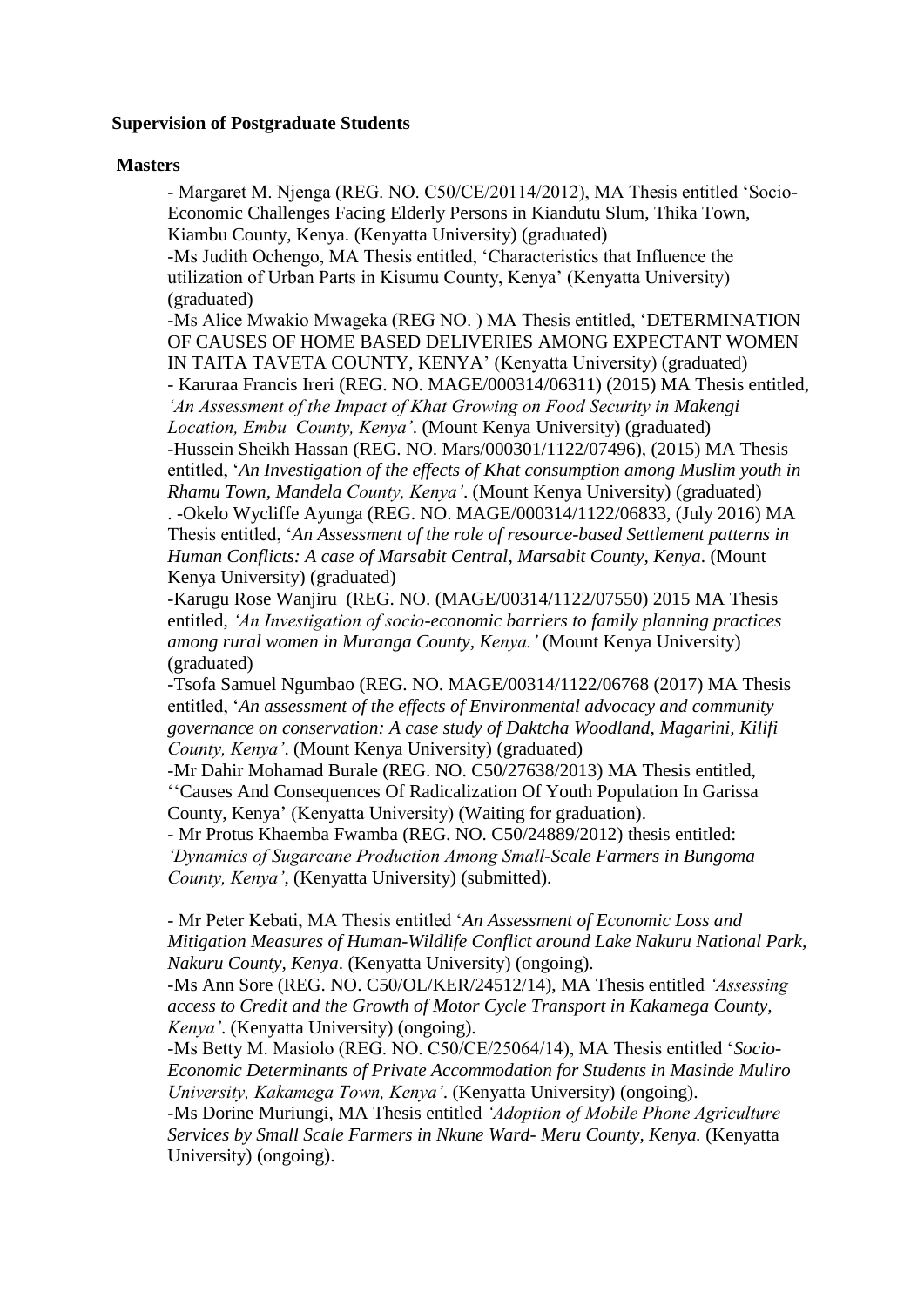-Ms Indika Everlyne Sarah thesis entitled: *'Crop Diversification among small scale sugarcane farmers in Kakamega County, Kenya',* (Kenyatta University) (ongoing). -Indumwa Jack, MA Thesis entitled *'Devolution and its impact on Service Delivery in Bungoma County, Kenya.* (Kenyatta University) (ongoing)..

-Sarah Ngiye Kweya (REG. NO. C50/23682/12), MA Thesis entitled *'Impact of Rural Roads on Tomato Waste in Bungoma County, Kenya'*. (Kenyatta University) (ongoing)..

-Bunei K. Cleopas (REG. NO. C50/CE/23757/2013) MA Thesis entitled *'Analysis of Socio-Economic Determinants of Youth Participation in Athletics Career in Nandi County, Kenya*. (Kenyatta University) (ongoing)..

-Makwa S. Emmah (REG. NO. C50/3452623682/2016), MA Thesis entitled *'Role of Universities in Socio-economic Development of Rural Community: A Case Study of Kibabii University in Bungoma County, Kenya.* (Kenyatta University) (ongoing).. -Eunice W. Maina (REG. NO. C50/CE/23751/13), MA Thesis entitled *'Determinants of Agricultural Intensification in Lower Kandara Region, Muranga County, Kenya*. (Kenyatta University) (ongoing)..

-Mercy Dudi (REG. NO. C50/CE/12181/15), MA Thesis entitled *'Assessment of Street Vendor Associations Among Women Street Vendors in Nairobi's CBD, Kenya'*. (Kenyatta University) (ongoing)..

-Abdi Mohamend Ali (REG. NO. C50/CE/28335/2015), MA Thesis entitled *'Effects of Insecurity on the Socio-Economic Development of Households in Mandera County, Kenya'*. (Kenyatta University) (ongoing)..

-Juvenalis Mucheni Mwanza (REG. NO. C50/29802/2014), MA Thesis entitled, *'Effects of Slum Electrification on Households' Economic and Social Growth in Kibera Slum Nairobi City County County, Kenya.* (Kenyatta University) (ongoing).

- 1. Kakunde Tembo, MA Thesis entitled *'Assessment of Farmers Access to E-Farming Technology in Agricultural Production in Kilifi County, Kenya.* (Kenyatta University) (ongoing)..
- 2. Ms Janet M. Mose (REG. NO. C50/24476/12) MA Thesis entitled: *'The Dynamics of Green Maize Harvesting in Trans Nzoia County, Kenya'*. (Kenyatta University) (ongoing).. -

## **Ph. D**

-2010: Kibaara Tarsilas (REG. NO. Ph.D/ED/1010137 PhD entitled: 'The Effects of School Fees on Equity Provision of Ecucation in Public Secondary Schools in Nairobi, Kenya', (Catholic University of Eastern Africa) (graduated).

-2015: Angela Nduta Mwenda Thesis entitled: '*'The Role of Spatial Information in Public Consultations within Environmental Impact Assessments (EIA), Kenya'.* for Wageningen University, Netherlands(graduated).

-Alex Nthiwa (REG. No. C82/2877/14 Thesis entitled: *'An Analysis of the Spatial-Temporal Dimensions and Implications of Segregation and Socio-economic Polarization in Nairobi City County, Kenya'*. (Kenyatta University) (on-going). -James Wanyoike Wanjiru (REG. No. C82/39267/2017 Thesis entitled: *'Relevance of Development Control Automation Land-use Along Kiambu Road to Githunguri Town Stretch, Kiambu County, Kenya'*. (Kenyatta University) (on-going).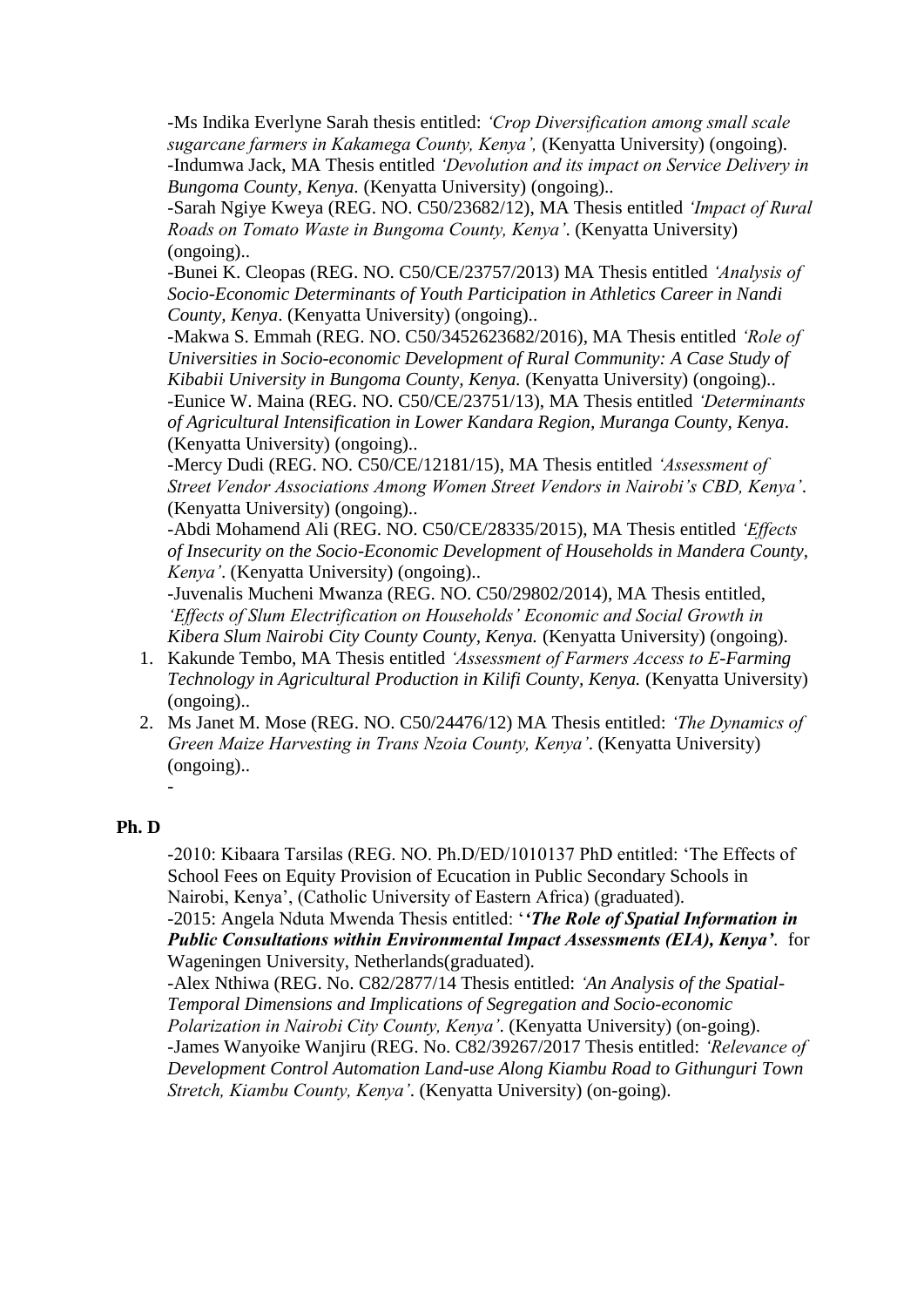## **Professional/ Consultancy (Editor/ Peer review in journals, Networks/ Collaborations, External Examiner, Patents)**

-2018 – present: External Examiner for the Department of Geography, Garissa University, Kenya.

-2017: External Examiner for Mr John Mathenge Ngatia's PhD Thesis Entitled: "Participatory Forest Management: A Case Study Of Equity Analysis In Plantation Establishment And Livelihood Improvement Scheme In Gathiuru And Hombe Forests Of Central Kenya", (University Of Nairobi).

-2020: Research Proposals Reviewer, College of Experts to support the Global Effort on COVID-19 (GECO) Health Research call, UK.

-Current: Editorial Board Member in IRJIET journal.

-2019: Article reviewer for *Geography, Environment, Sustainability Journal (GES )* of Russian Geographical Society.

-2007-2012: Member of the Editorial Board, *East African Journal of Humanities and Sciences* (ISSN 1681-0007).

-2016: Baseline Survey On The Project *"Ecosystem Management For Improving Community Climate Change Resilience",* Institute For Culture And Ecology (ICE)

-2016: Environmental And Social Impact Assessment (ESIA) Igoji Hydropower Limited, Proponent, Virunga Power International PLC

-2016: Endline Evaluation For The *Wasichana Wote Wasome Project,* Women Educational Researchers Of Kenya (WERK).

-2016: Qualitative 4 Valuation Of Implementing Partners, The Wasichana Wote Wasome Project, Women Educational Researchers Of Kenya (WERK).

-2014: Evaluation Of The Institute For Culture & Ecology And GEF/SGP Project In Meru & Tharaka Nithi Counties Entitled: Protection Of Kathita River Ecosystem And Establishment Of An Indigenous And Community Conserved Areas' (ICCAS) Working Group In Mount Kenya East Region.

-2016: INITIAL ENVIRONMENTAL AUDIT REPORT FOR Jacob's Well Limited and Crystal Cool Pure Springs, UMOJA INTERNATIONAL CHURCH -2011: INITIAL ENVIRONMENTAL AUDIT REPORT FOR KABNGETUNY COFFEE FARMERS COOPERATIVE FACTORY PLOT NO 756/7 KIPCHORIAN, KIPKELION.

-2018: MA THESIS EXAMINATION FOR ROSALIND W. NDUATI (REGISTRATION NUMBER: MAGE/2013/45584), entitled: *'Assessment of the Contribution of Fish Farming on Poverty alleviation in Murang'a County, Kenya'*, (Mount Kenya University).

-2017, MA Examiner for an MA degree thesis for MR JOHN M. MBAI entitled: 'Investigating the Influence of Rural Electrification on the Growth of Small and Medium sized Enterprises in Kitui County, Kenya' (Mount Kenya University**).**

### **Community Service and Other Engagements**

- Assistant Secretary – VARSITY Dons Welfare, Kenyatta University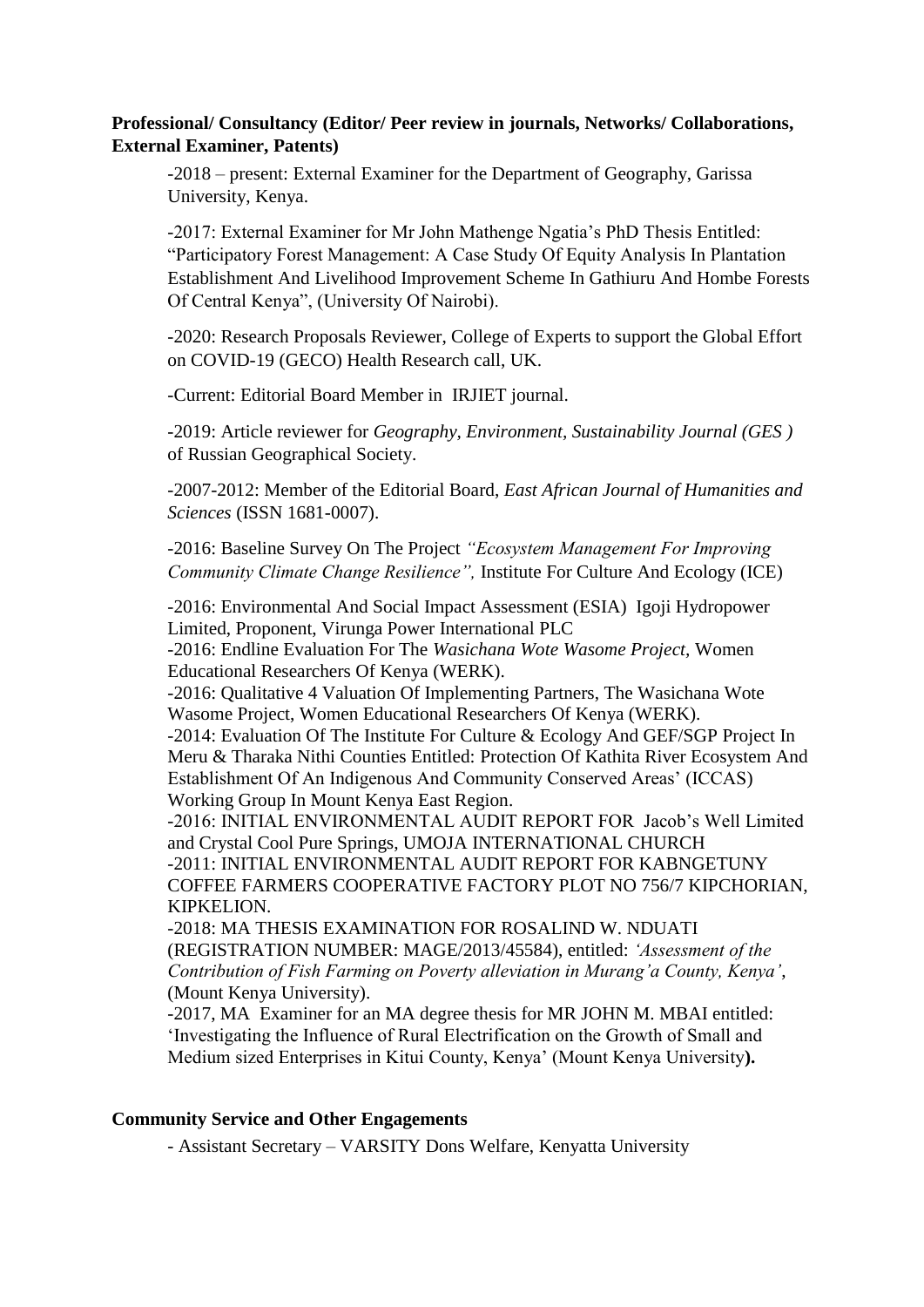--17th December 2019 - Appointed as a 'Staff Mentor'(under Kenyatta University's Directorate of Mentoring Programme) by Deputy Vice-Chancellor (Academic), Kenyatta University.

-Member, KU90 Alumni Association (Launched on February 22<sup>nd</sup> 2020 at Kenyatta University's KUCC)

- *Sept. 2004 – 2005*  Independent Parental Supporter As a Volunteer with The Parent Partnership Scheme, Voluntary Action Leicester (VAL), Leicester City Council, UK.
- *16th September 2004 – December 2004,* Volunteer, Ash Field School (Special School in Leicester) – helping out in lessons, secondary school section), UK.
- *July 2004* Volunteer, Summer Sports Coaching Scheme for people with Learning Difficulties, hosted by Leicestershire County Council at Brockington Community College, Enderby, UK.
- *2004-2005 –* Third Year PhD Student Representative, Staff-Postgraduate Committee, Geography Department, University of Leicester.

### **Affiliation of Professional Bodies**

- Registered in Kenya with National Environmental Management Authority (NEMA) as a Lead Expert, EIA / EA (Reg. # 1994);

-Member: Environment Institute of Kenya (a legally registered body under the Office of the Registrar of Societies (The Societies Act Cap 108) in accordance with The Societies Rules 1968.

-Member: Population-Environment Research Network (PERN), a web-based resource of international scientific research into population-environment dynamics. - Steering Committee Member: MenEngage, Kenya Network (MenKen) a network of organizations dealing with boys and men to promote gender equality in Kenya (part of the global MenEngage, a network with the same objective, but operating at the global scale).

-Member: Population-Environment Research Network (PERN), a web-based resource of international scientific research into population-environment dynamics. -Member: GenderCC - Women for Climate Justice (Based in Berlin, Germany).

## **National and International awards and Recognitions**

- June 2010: Awarded sponsorship by the Open Society Institute (OSI) to participated in conference entitled, "A forum on Education, Capacity Building, and Climate Change: A Strategy for Collective Action in Africa", hosted by The International START Secretariat, at the White Sands Hotel in Dar es Salaam, Tanzania.

-April 2010: Awarded full sponsorship to attend an ICCCAD Training Course on Curriculum Development for Climate Change in African Universities; supported by Open Society Initiative, Soros Foundation, and International Centre for Climate Change and Development, 2nd to 8th May 2010 Methodist Guest House, in Nairobi, Kenya.

-Awarded a Certificate of Attendance for, Implementers Training for ISO 9001: 2008 Standard for Middle Level Management, conducted at the Kolping Organization of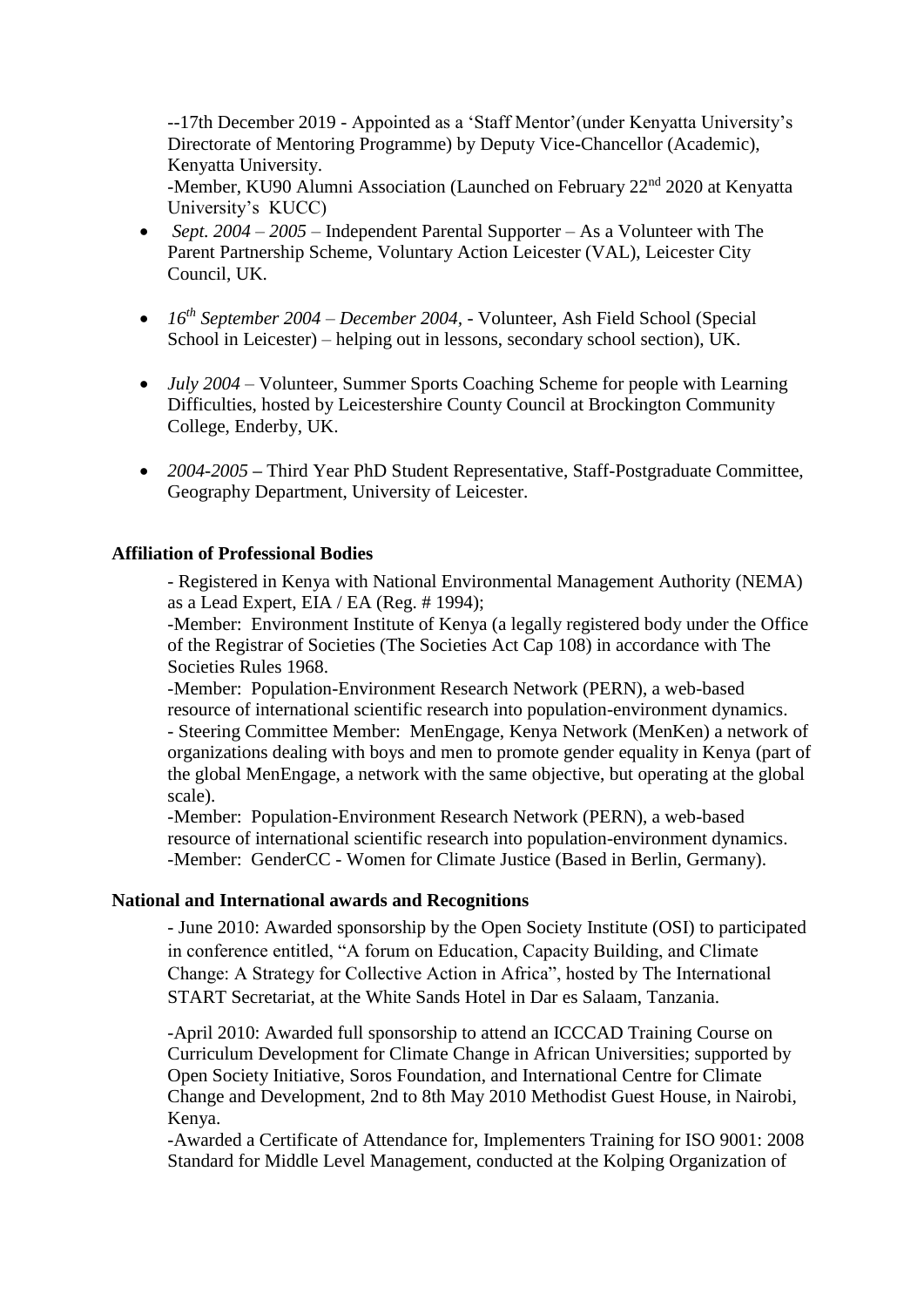Kenya, Nairobi for the Catholic University of Eastern Africa,  $7<sup>th</sup>$  September to 9<sup>th</sup> September 2010.

-2009: Awarded a Certificate for *ISO 14001 Environmental Management Systems* by The Kenya Bureau of Standards (KEBS) National Quality Institute (NQI).

-2009: Awarded a Lead Expert Certificate by the National Environmental Management Authority (NEMA).

## **Administrative Positions Held**

#### **Recognized university administrative positions**

-22/07/2019 – todate, Chairman, Department of Geography, Kenyatta University -18<sup>th</sup> to 22<sup>nd</sup> June 2018: Acting Chairman, Department of Geography, Kenyatta University

-25<sup>th</sup> to 26<sup>th</sup> November 2019: Standing-in for Dean, School of Humanities and Social Sciences, Kenyatta University

-24th to 28th October 2016: Acting Chairman, Department of Geography, Kenyatta University

-18<sup>th</sup> to 22<sup>nd</sup> June 2018: Acting Chairman, Department of Geography, Kenyatta University

-29th April to 14<sup>th</sup> June 2019: Acting Chairman, Department of Geography, Kenyatta University

-2014 – to- 2018- Coordinator of undergraduate studies, Department of Geography, Kenyatta University.

-2015 – to-2019: Departmental postgraduate representative in the School of Humanities and Social Sciences for the Department of Geography. Kenyatta University.

 $-1$ <sup>st</sup> July 2013 – 21<sup>st</sup> May 2014: Chairman of the Department of Humanities, Mount Kenya University

 $-28$ <sup>th</sup> February 2013 to  $8$ <sup>th</sup> March 2013: Acting Chairman of the Department of Humanities, Mount Kenya University

--Head of Department of Geography, December 1996 - August 2002, Catholic University of Eastern Africa.

- January 2011- May 2011, Acting Head of the Department of Geography and Environmental Studies, Catholic University of Eastern Africa.

## **Other administrative positions Held**

-2014 – 2018: Academic Advisor, Undergraduate Student Affairs, Department of Geography, Kenyatta University.

-March 2013 – 2016, Chair, Sub-Committee on Conferences and Publications, School of Social Sciences, Mount Kenya University.

-February 2013 - present: Member, School Post-Graduate Committee, School of Social Sciences, Mount Kenya University.

-January 2013 – April 2014: Member, School Committee on Research, Conferences and Publications, School of Social Sciences, Mount Kenya University.

-May 2012 – 2013: Coordinator of Geography and Post-Graduate Studies in the Department of Humanities, Mount Kenya University.